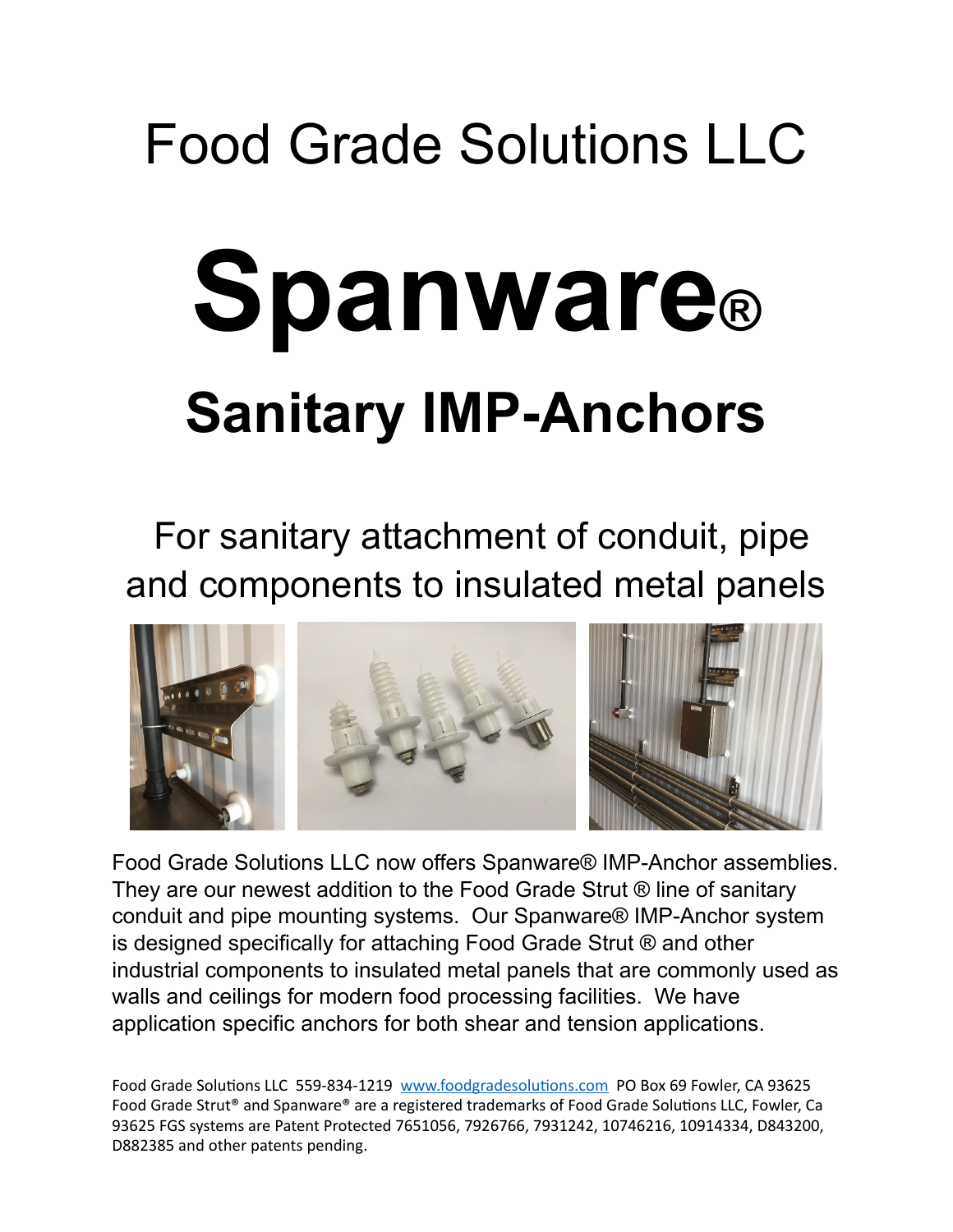Insulated metal panels consist of a polystyrene/polyurethane core that is sandwiched between laminations of epoxy coated, galvanized steel. While IMP panel is a rigid, well insulated, cost-effective construction material, the fact that it is primarily comprised of polystyrene/polyurethane foam makes the attachment of conduit, pipe and industrial components to its surface a challenge. The solution for this challenge is to use Spanware® IMP-Anchor assemblies to attach components to insulated metal panels.



Our Spanware® IMP-Anchor system includes several options:



Insulated Metal Panel Anchor for shear load use in wall thicknesses of 4", 5" & 6". This anchor is constructed of food grade Delrin and sealed against wall with food grade EPDM. It features 3/8" 304 stainless steel mounting hardware. See load charts for safe working loads.



Insulated Metal Panel Anchor for shear load use in wall thicknesses of 4", 5" & 6". This anchor is constructed of food grade Delrin and sealed against wall with food grade EPDM. It features 1/4" 304 stainless steel mounting hardware. See load charts for safe working loads.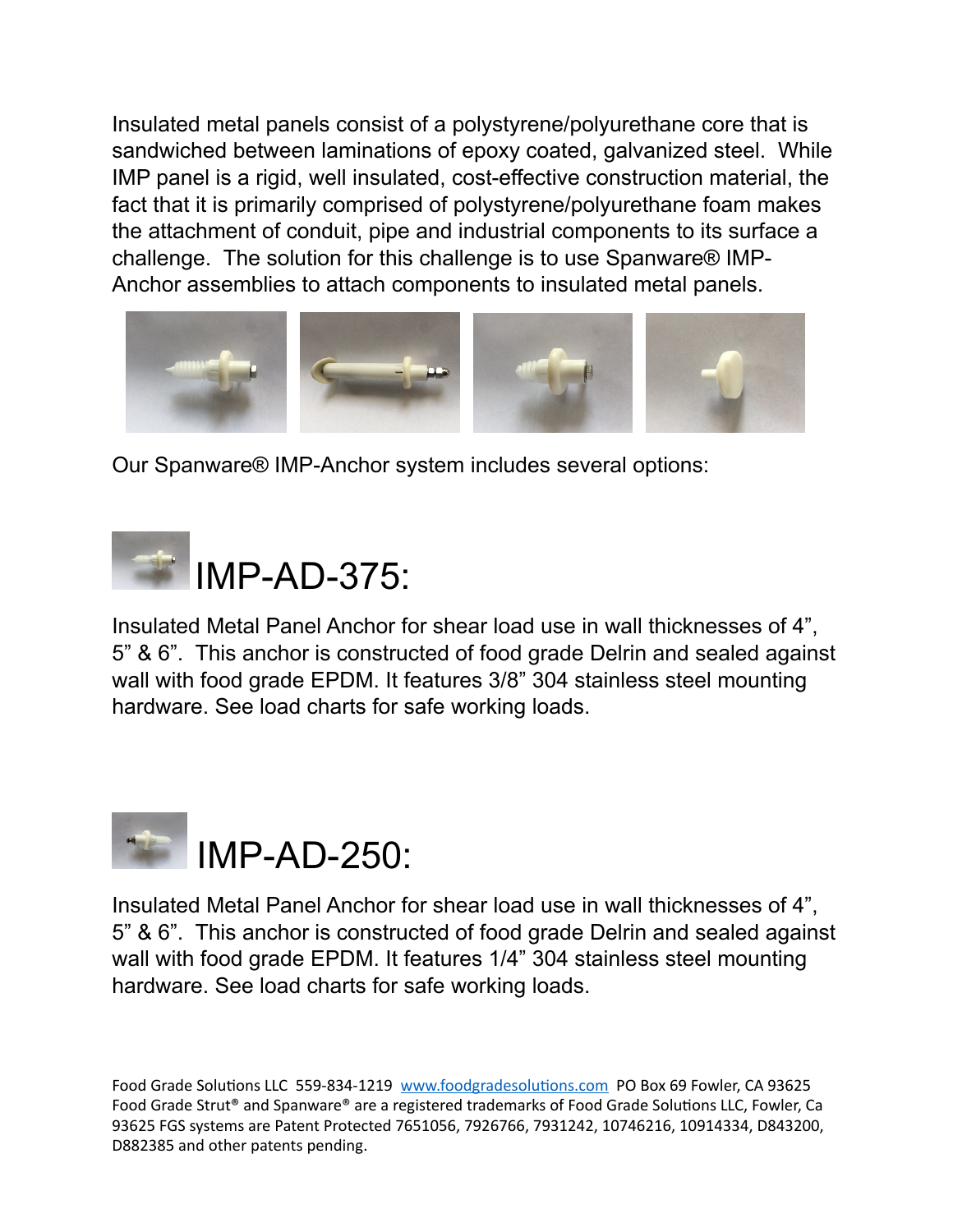

Insulated Metal Panel Anchor for shear load use in wall thicknesses of 4", 5" & 6". This anchor is constructed of food grade Delrin and sealed against wall with food grade EPDM. It features 10-24 304 stainless steel mounting hardware. See load charts for safe working loads.



Insulated Metal Panel Anchor for shear load use in wall thicknesses of 4", 5" & 6". This anchor is constructed of food grade Delrin and sealed against wall with food grade EPDM. It features 3/8" 304 stainless mounting hardware and a stainless steel wall spacer. See load charts for safe working loads.



Stubby Insulated Metal Panel Anchor for shear load use in wall thicknesses of 2", 2-1/2" & 3". This anchor is constructed of food grade Delrin and sealed against wall with food grade EPDM. It features 3/8" 304 stainless steel mounting hardware. See load charts for safe working loads.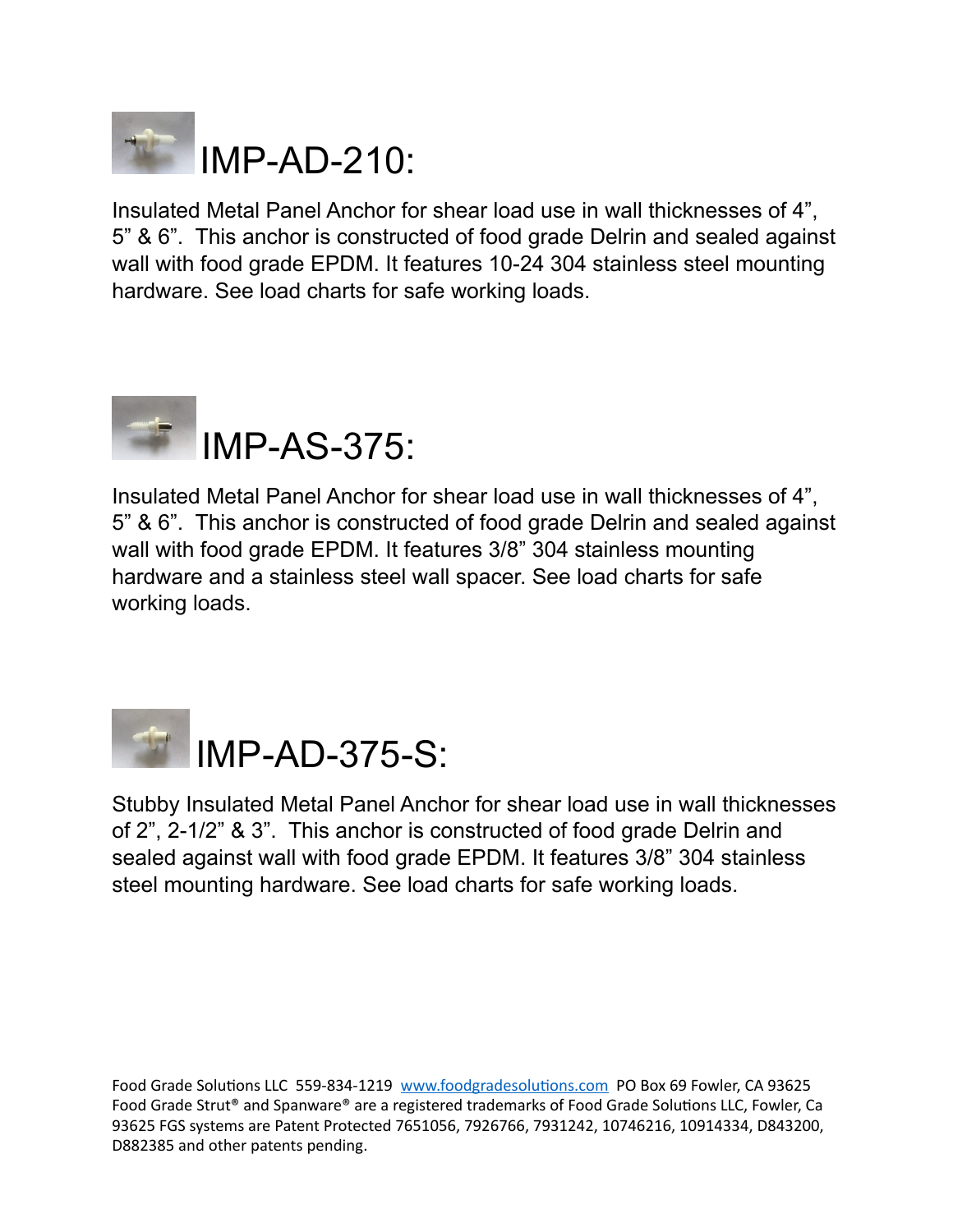

Stubby Insulated Metal Panel Anchor for shear load use in wall thicknesses of 2", 2-1/2" & 3". This anchor is constructed of food grade Delrin and sealed against wall with food grade EPDM. It features 1/4" 304 stainless steel mounting hardware. See load charts for safe working loads.



Stubby Insulated Metal Panel Anchor for shear load use in wall thicknesses of 2", 2-1/2" & 3". This anchor is constructed of food grade Delrin and sealed against wall with food grade EPDM. It features 10-24 304 stainless steel mounting hardware. See load charts for safe working loads.



### IMP-HDT-375:

Heavy Duty Insulated Metal Panel Anchor for Tension load use in ceiling and wall thicknesses of  $2" - 6"$  (specify your wall/ceiling thickness when ordering). This anchor is constructed of food grade Delrin and sealed against both sides of wall/ceiling with food grade EPDM. It features 3/8" 304 stainless steel mounting hardware. This anchor, like all Spanware™ IMP Anchors, is designed for blind installation that does not require access to the opposite side of wall/ceiling.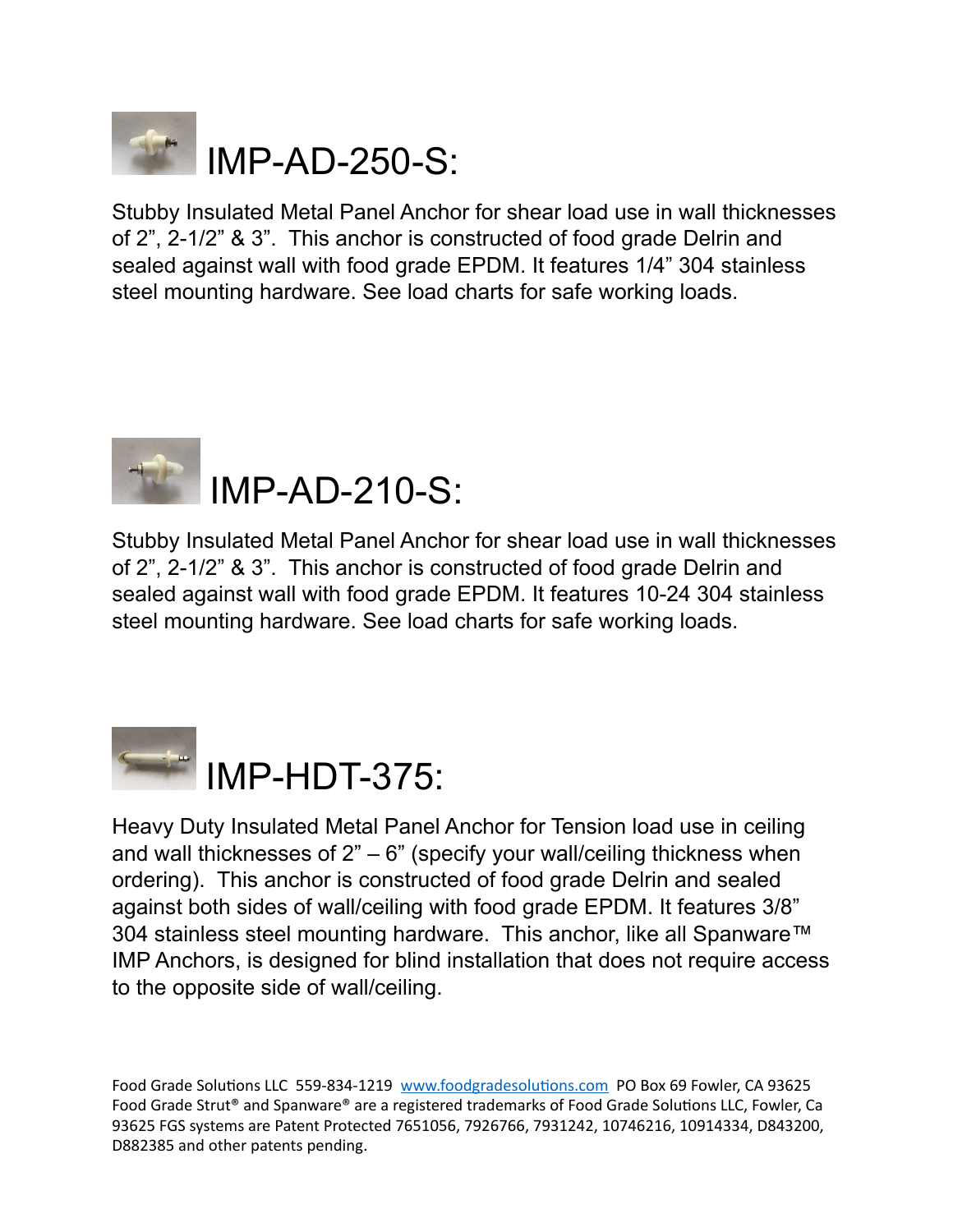

Spanner Plug is designed for sealing old work penetrations in IMP Walls. This plug is constructed of food grade Delrin and sealed against wall with food grade EPDM. This plug's minimum diameter, low profile, and vertically aligned spanner grooves discretely seals abandoned anchor holes that are no longer required.

## Accessories: IMP-ATC-375 & IMP-DB-12

Food Grade Solutions LLC offers accessories to compliment our line of Spanware® IMP Anchors, including:

**IMP-ATC-375:** Anchor installation tool kit includes 1-1/8" hole saw with Delrin drill stop, 1" spade bit with Delrin drill stop, 3/8"NC gun tap, and 9/16" hex driver with torque limiting clutch calibrated for 4 ft-lbs. This kit increases productivity, protects IMP wall from over depth drilling, and ensures proper tightening of Spanware® IMP Anchors.

**IMP-DB-12:** "Dog Bone" moment member is used when installing vertical pipes on horizontal Food Grade Strut®. In applications where live load exceeds the cantilevered ratings (application #2 in load chart), utilizing IMP-DB-12 moment member permits increased loads (application #3 in load chart with vertical center distance of 12").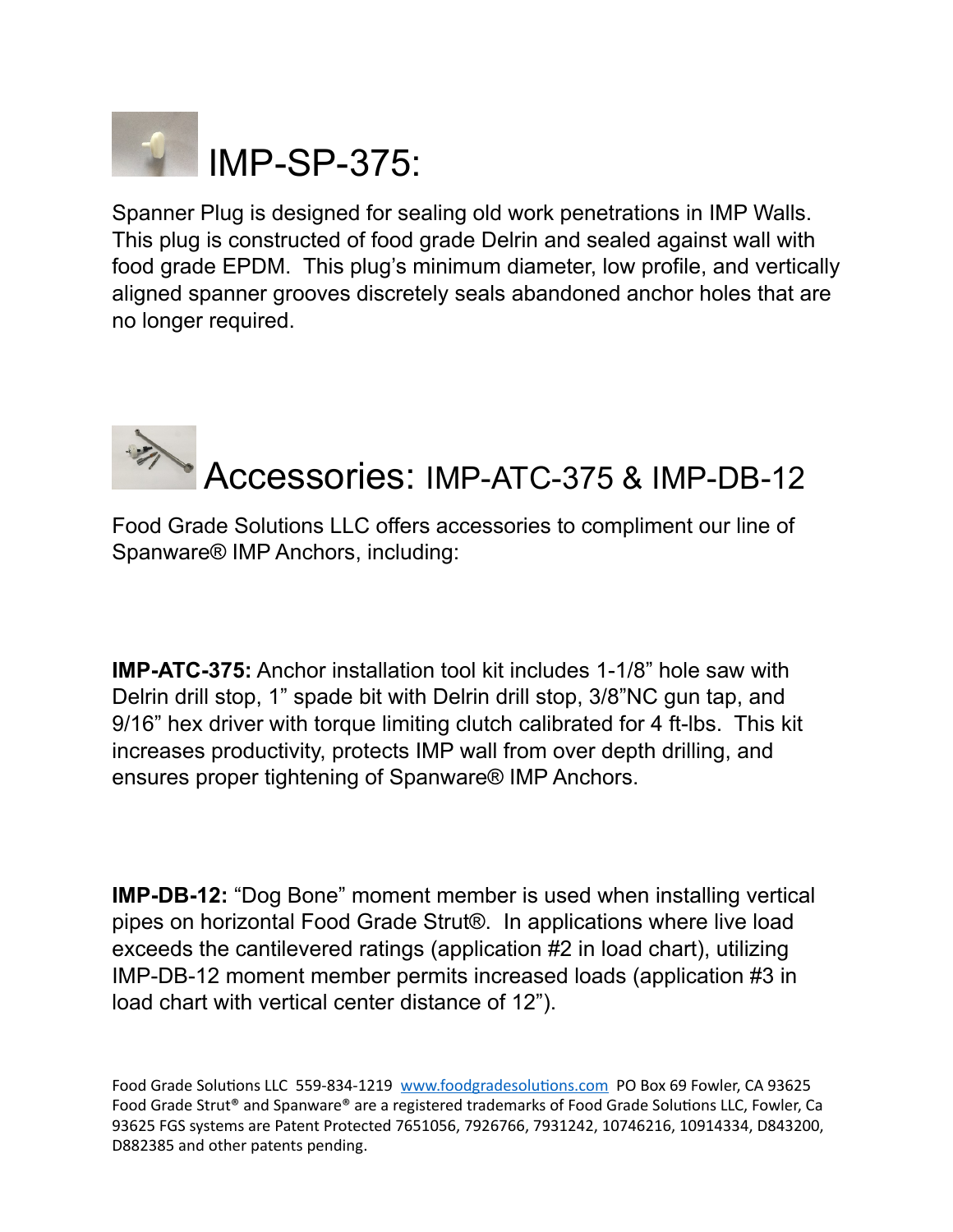#### Safe working loads for wall mount (shear) applications are as follows:



Application #1: Cantilevered stud Restraint factor approaching zero. Static Loading @1g Allowable downward shear force parallel to wall and within 1.20" of wall plane

IMP-AS-375, IMP-AD-375, IMP-AD-250, and IMP-AD-210 are rated for 35#<br>IMP-AD-375-S, IMP-AD-250-S, and IMP-AD-210-S are rated for 17#



Application #2: Cantilevered stud with Food Grade Strut Restraint factor approaching zero. Static Loading @1g Downward shear force parallel to wall and within 2.82" of wall plane

IMP-AS-375, IMP-AD-375, IMP-AD-250, and IMP-AD-210 are rated for 25# IMP-AD-375-S, IMP-AD-250-S, and IMP-AD-210-S are rated for 12#



Application #3: Pair of Studs Coupled Vertically Restraint factor approaching one. Static Loading @1g Use charts below:

SWL (Safe Working Load Chart) in Lbs. for:<br>IMP-AD-375-S, IMP-AD-250-S, IMP-AD-210-S

|                              |     | Offiset distance from wall D |    |    |    |  |
|------------------------------|-----|------------------------------|----|----|----|--|
|                              |     | 3"                           | 4" | 5" | 6" |  |
| Anchor<br>center<br>distance | 6"  | 20                           | 15 | 12 |    |  |
|                              | Q"  | 25                           | 22 | 20 | 10 |  |
|                              | 12" | 30                           | 25 | 22 | 20 |  |
|                              |     | 35                           | 30 | 27 | 25 |  |

|                              | SWL (Safe Working Load Chart) in Lbs. for:<br><b>IMP-AS-375</b> |                               |    |    |    |  |  |  |
|------------------------------|-----------------------------------------------------------------|-------------------------------|----|----|----|--|--|--|
|                              |                                                                 | Offset distance from wall "D" |    |    |    |  |  |  |
|                              |                                                                 | 3"                            | 4" | 5" | 6" |  |  |  |
| Anchor<br>center<br>distance | 6"                                                              | 40                            | 30 | 25 | 15 |  |  |  |
|                              | O۳                                                              | 55                            | 50 | 40 | 20 |  |  |  |
|                              | 12"                                                             | 65                            | 55 | 50 | 40 |  |  |  |
|                              |                                                                 | 80                            | 70 | 60 | 50 |  |  |  |

|                              | SWL (Safe Working Load Chart) in Lbs. for:<br>IMP-AD-375, IMP-AD-250, IMP-AD-210 |                               |    |    |    |  |  |
|------------------------------|----------------------------------------------------------------------------------|-------------------------------|----|----|----|--|--|
|                              |                                                                                  | Offset distance from wall "D" |    |    |    |  |  |
|                              |                                                                                  | 3"                            | 4" | 5" | 6" |  |  |
| Anchor<br>center<br>distance | 6"                                                                               | 40                            | 30 | 25 | 15 |  |  |
|                              |                                                                                  | 50                            | 45 | 40 | 20 |  |  |
|                              | 12"                                                                              | 60                            | 50 | 45 | 40 |  |  |
|                              | ÷                                                                                | 70                            | 60 | 55 | 50 |  |  |

SWL (Safe Working Load Chart) in Lbs. for:<br>IMP-HDT-375 upper + IMP-AD-375 lower Offset distance from wall "D"  $4"$  $6"$  $3"$  $5"$ 30  $6"$ 20 60 45  $9"$ 80 55 40 30  $12"$ 100 80 55 45  $24"+$ 120 100 80 60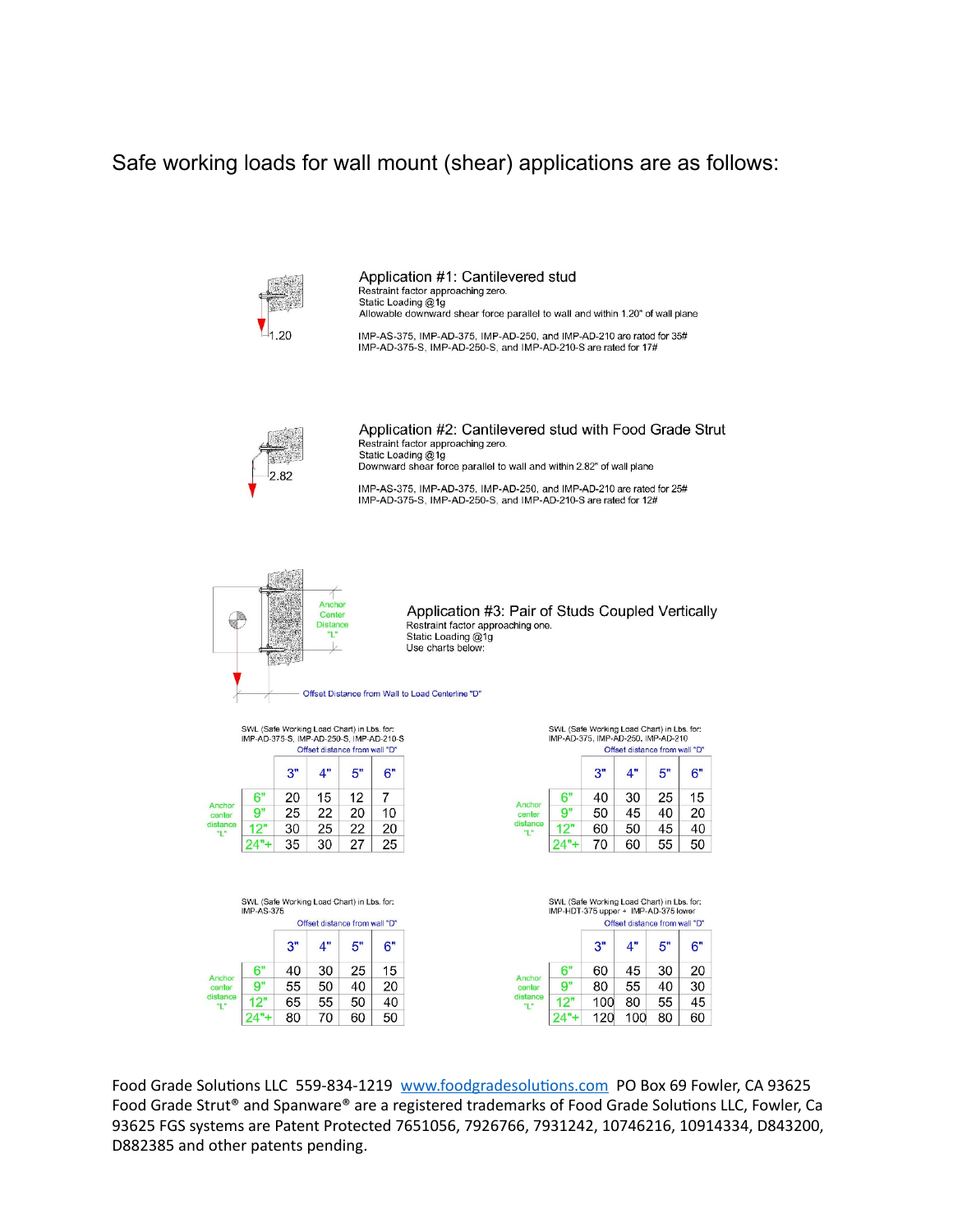Spanware® IMP-Anchors are easily installed with common tools. Their aggressive thread profile and expanding castellated ferrule ensure a snug, watertight attachment to walls made from insulated metal panels, and provide for a sanitary, food grade installation. Installation procedure is as follows:



Installation Procedure:

- 1. Drill through exterior steel lamination with a 1-1/8" diameter hole saw. Only drill through first steel lamination and do not continue drilling into polystyrene/polyurethane core.
- 2. Insert threaded screw section and drive into the insulated metal panel until the barbs of the castellated ferrule just "snap past" the steel lamination.
- 3. Push the 3/8" x 2-1/4" stainless steel cap screw through the stainless steel flat washer, then through the flange of the item to be attached to the wall, then through the wall spacer, the EPDM flat washer, the gasketed thrust washer, and then into the threaded screw section.
- 4. Tighten bolt to 4 ft\*lbs. Do not over tighten the assembly. Over tightening the assembly will cause fastener/substrate failure and will compromise the assembly's ability to bear load.